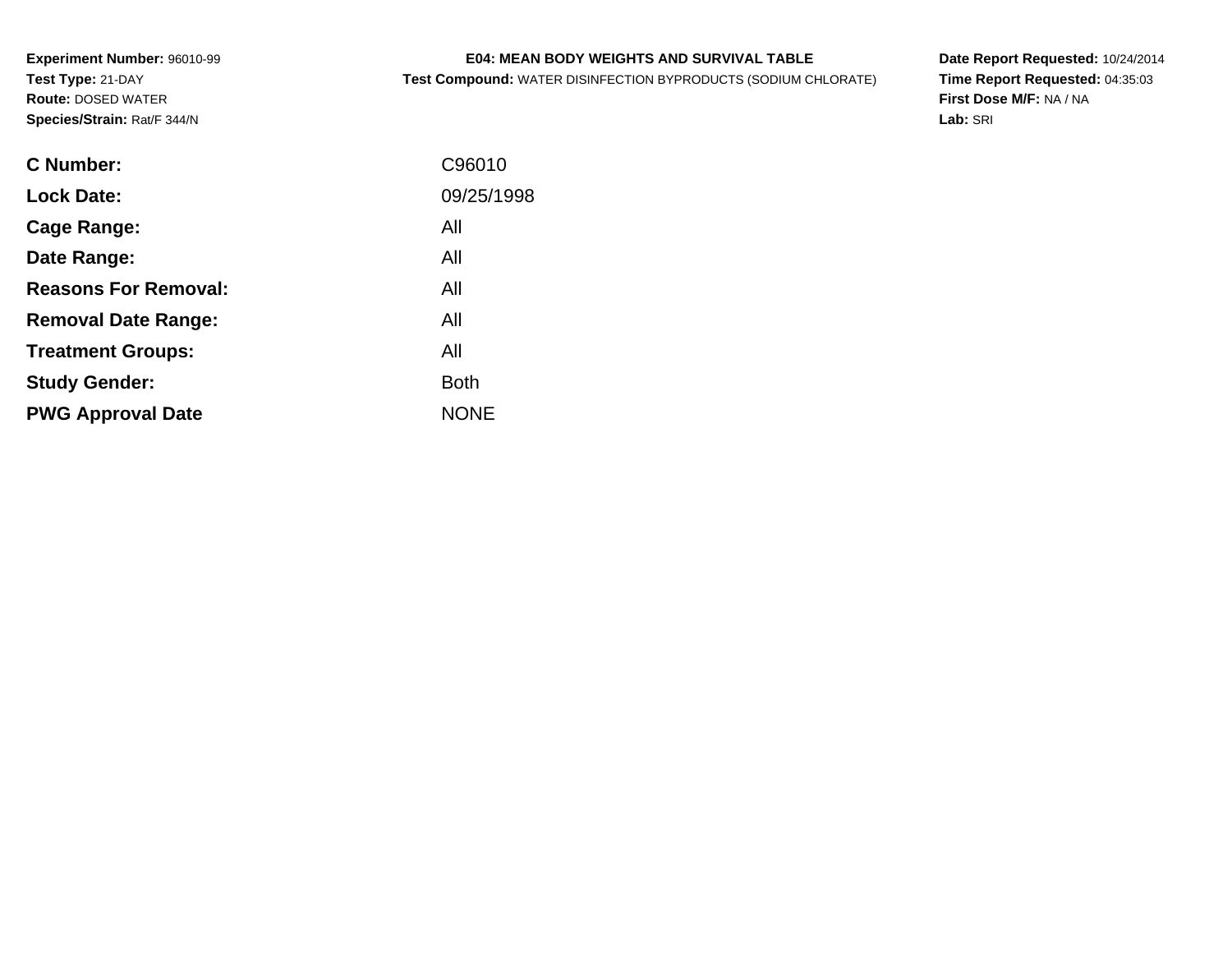### **E04: MEAN BODY WEIGHTS AND SURVIVAL TABLE**

**Test Compound:** WATER DISINFECTION BYPRODUCTS (SODIUM CHLORATE)

**Date Report Requested:** 10/24/2014**Time Report Requested:** 04:35:03**First Dose M/F:** NA / NA**Lab:** SRI

#### **MALE**

| <b>DAY</b>                | 0 MG/L |    |       | <b>125 MG/L</b> |    |       | <b>250 MG/L</b> |    |       | 500 MG/L    |    |
|---------------------------|--------|----|-------|-----------------|----|-------|-----------------|----|-------|-------------|----|
|                           | WT(g)  | N  | WT(g) | % OF CNTL N     |    | WT(g) | % OF CNTL N     |    | WT(g) | % OF CNTL N |    |
|                           | 82.3   | 10 | 84.3  | 102.4           | 10 | 82.7  | 100.4           | 10 | 84.6  | 102.8       | 10 |
| <b>TERM</b><br><b>SAC</b> | 193.6  | 10 | 192.9 | 99.6            | 10 | 187.0 | 96.6            | 10 | 196.9 | 101.7       | 10 |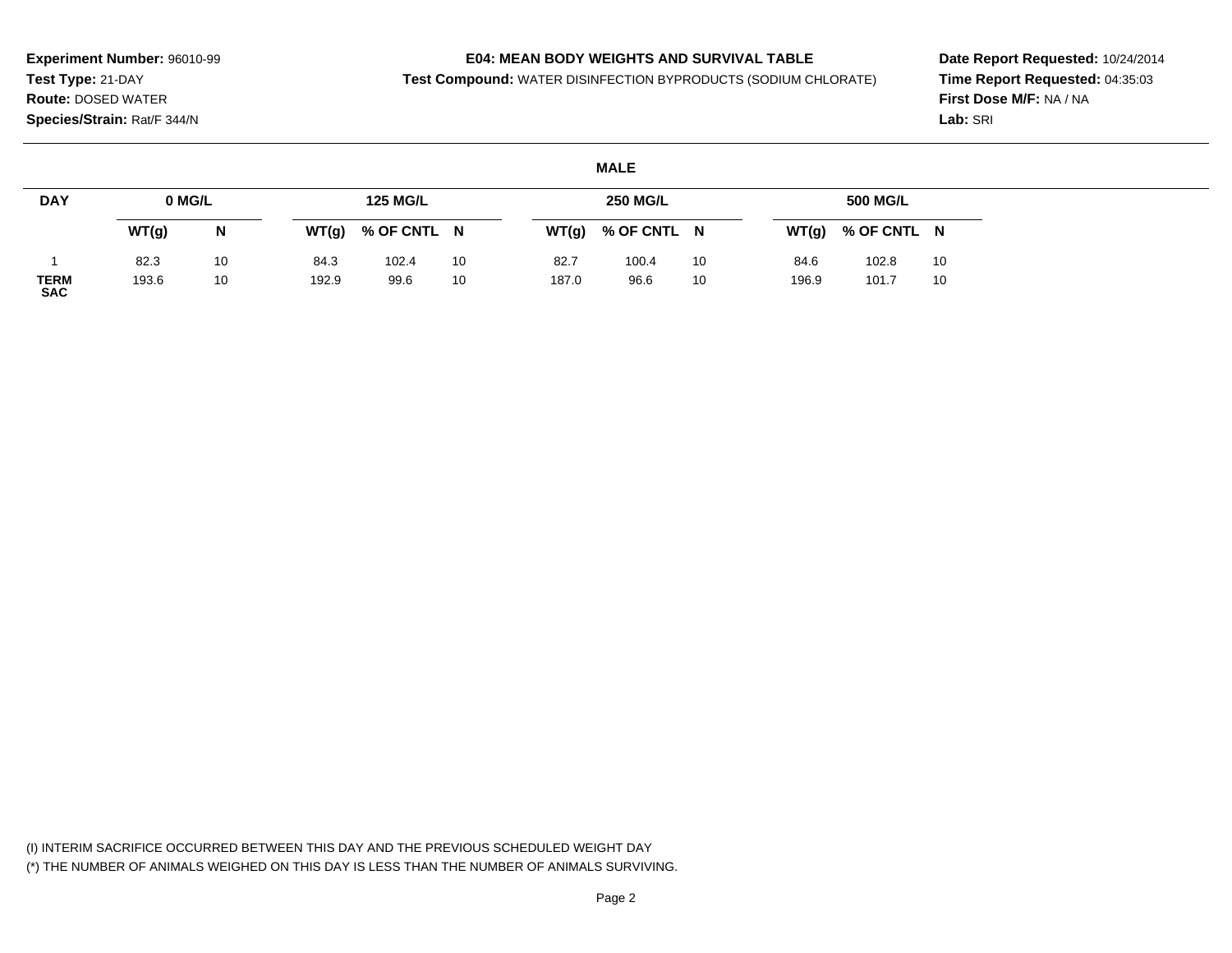### **E04: MEAN BODY WEIGHTS AND SURVIVAL TABLE**

**Test Compound:** WATER DISINFECTION BYPRODUCTS (SODIUM CHLORATE)

**Date Report Requested:** 10/24/2014**Time Report Requested:** 04:35:03**First Dose M/F:** NA / NA**Lab:** SRI

| <b>DAY</b>          |       | 1000MG/L    |    |       | 2000MG/L    |    |
|---------------------|-------|-------------|----|-------|-------------|----|
|                     | WT(g) | % OF CNTL N |    | WT(g) | % OF CNTL N |    |
|                     | 83.6  | 101.6       | 10 | 82.8  | 100.6       | 10 |
| <b>TERM<br/>SAC</b> | 189.2 | 97.7        | 10 | 191.7 | 99.0        | 10 |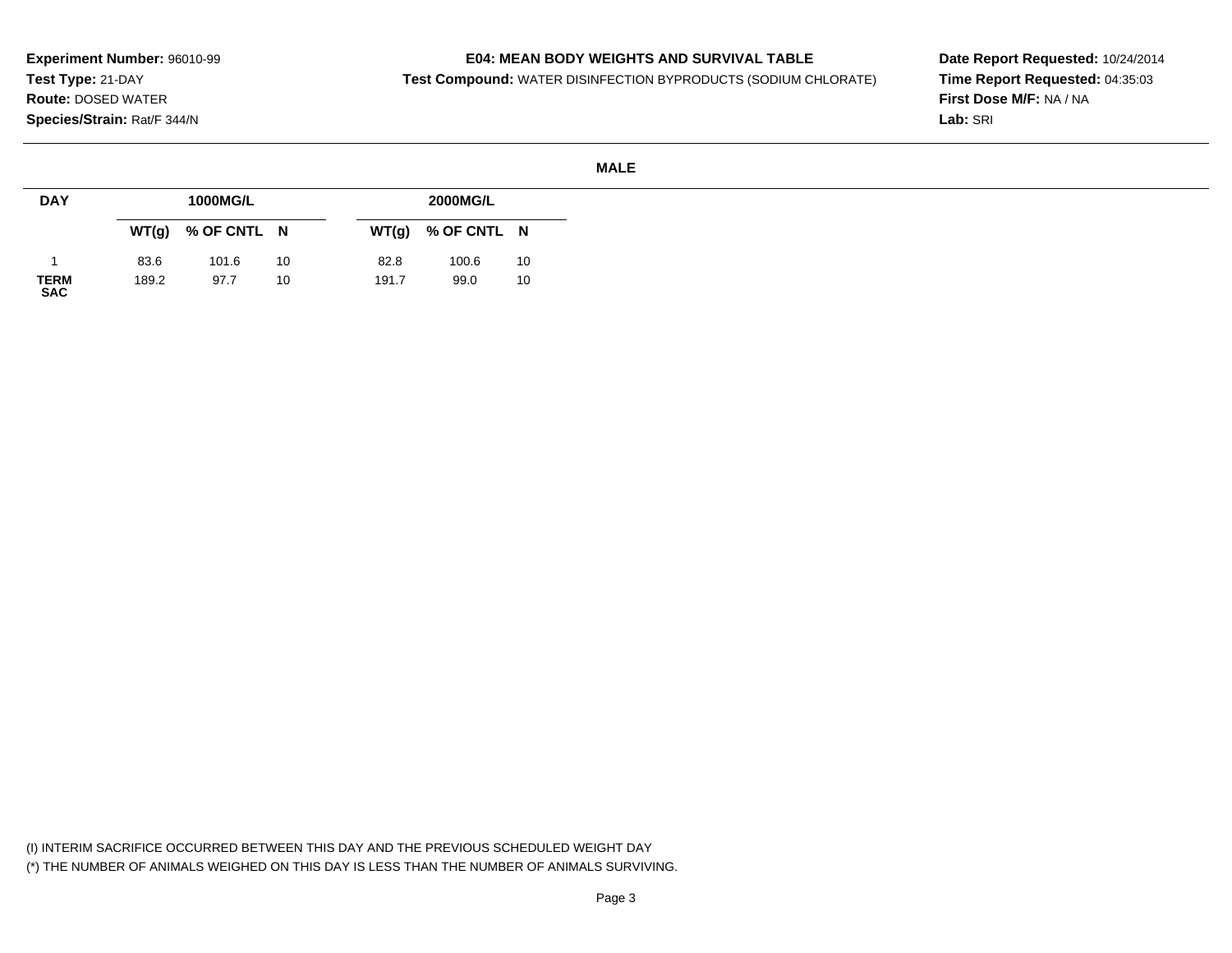### **E04: MEAN BODY WEIGHTS AND SURVIVAL TABLE**

**Test Compound:** WATER DISINFECTION BYPRODUCTS (SODIUM CHLORATE)

**Date Report Requested:** 10/24/2014**Time Report Requested:** 04:35:03**First Dose M/F:** NA / NA**Lab:** SRI

\*\*\*END OF MALE DATA\*\*\*

(I) INTERIM SACRIFICE OCCURRED BETWEEN THIS DAY AND THE PREVIOUS SCHEDULED WEIGHT DAY(\*) THE NUMBER OF ANIMALS WEIGHED ON THIS DAY IS LESS THAN THE NUMBER OF ANIMALS SURVIVING.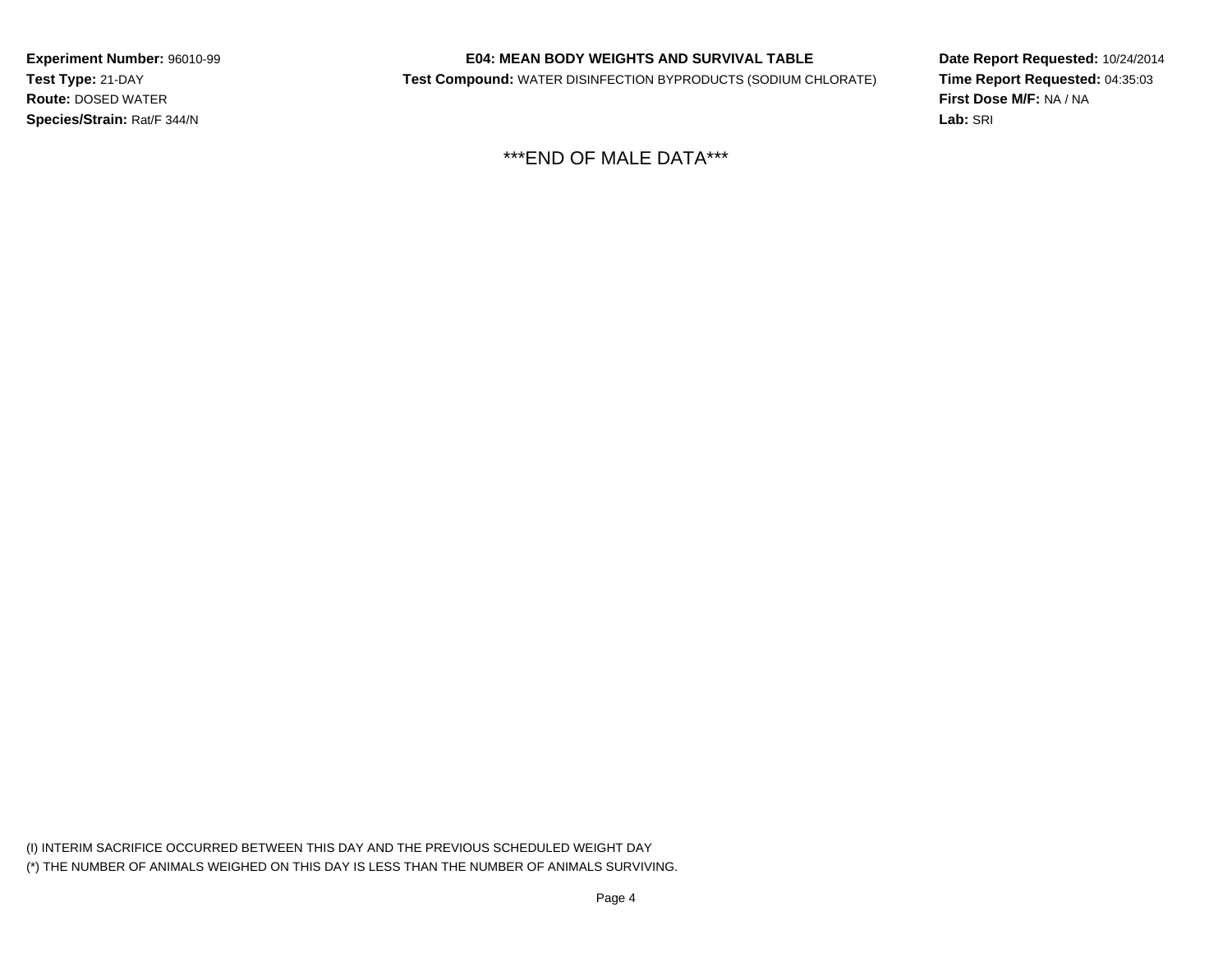### **E04: MEAN BODY WEIGHTS AND SURVIVAL TABLE**

**Test Compound:** WATER DISINFECTION BYPRODUCTS (SODIUM CHLORATE)

**Date Report Requested:** 10/24/2014**Time Report Requested:** 04:35:03**First Dose M/F:** NA / NA**Lab:** SRI

### **FEMALE**

| <b>DAY</b>                | 0 MG/L |    |       | <b>125 MG/L</b> |    |       | <b>250 MG/L</b> |    |       | 500 MG/L    |    |
|---------------------------|--------|----|-------|-----------------|----|-------|-----------------|----|-------|-------------|----|
|                           | WT(g)  | N  | WT(g) | % OF CNTL N     |    | WT(g) | % OF CNTL N     |    | WT(g) | % OF CNTL N |    |
|                           | 82.3   | 10 | 81.5  | 99.1            | 10 | 82.9  | 100.8           | 10 | 81.3  | 98.8        | 10 |
| <b>TERM</b><br><b>SAC</b> | 135.3  | 10 | 138.9 | 102.6           | 10 | 134.6 | 99.5            | 10 | 139.0 | 102.7       | 10 |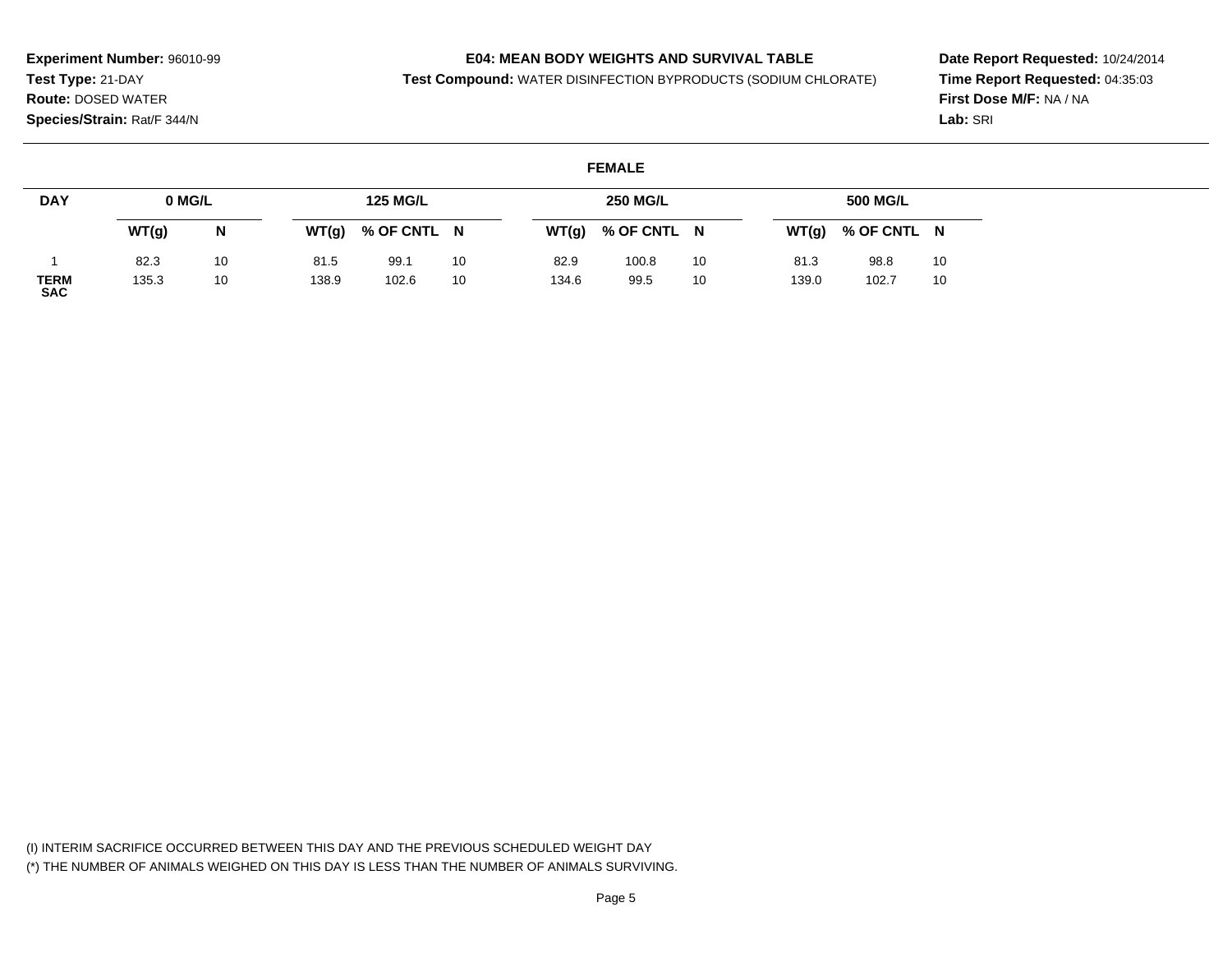### **E04: MEAN BODY WEIGHTS AND SURVIVAL TABLE**

**Test Compound:** WATER DISINFECTION BYPRODUCTS (SODIUM CHLORATE)

**Date Report Requested:** 10/24/2014**Time Report Requested:** 04:35:03**First Dose M/F:** NA / NA**Lab:** SRI

#### **FEMALE**

| <b>DAY</b>                |       | 1000MG/L    |    |       | 2000MG/L    |    |
|---------------------------|-------|-------------|----|-------|-------------|----|
|                           | WT(g) | % OF CNTL N |    | WT(g) | % OF CNTL N |    |
|                           | 81.7  | 99.4        | 10 | 82.2  | 100.0       | 10 |
| <b>TERM</b><br><b>SAC</b> | 138.8 | 102.5       | 10 | 137.7 | 101.7       | 10 |

(I) INTERIM SACRIFICE OCCURRED BETWEEN THIS DAY AND THE PREVIOUS SCHEDULED WEIGHT DAY(\*) THE NUMBER OF ANIMALS WEIGHED ON THIS DAY IS LESS THAN THE NUMBER OF ANIMALS SURVIVING.